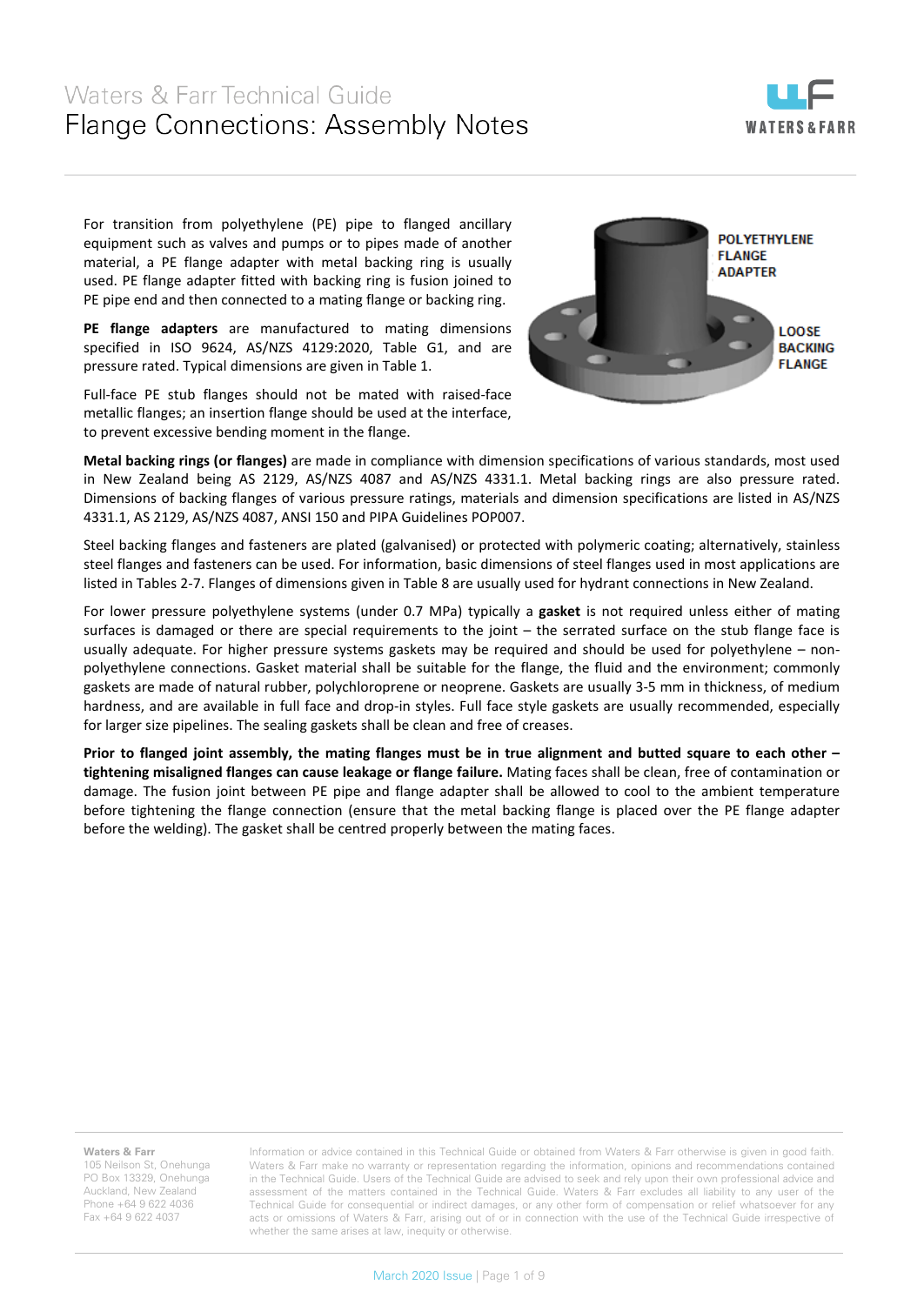



#### **Table 1. Polyethylene flange adapters**

(mating dimensions to ISO 9624, spigot dimensions to ISO 4427-3 and ISO 4437-3; typical PE100 flange face thickness and adapter length)

| Nominal              |                   |            | $L_{s,min}$ , mm, for             |                 | SDR11 (PN16 for PE100 or PN12.5 for PE80) |                     |
|----------------------|-------------------|------------|-----------------------------------|-----------------|-------------------------------------------|---------------------|
| pipe size,<br>DN, mm | $D_{min.} *$ , mm | $D_1$ , mm | electrofusion<br>(EF) fitting *** | butt<br>welding | $Lf$ min. ****, mm                        | $\mathsf{L}$ **, mm |
| 16                   | 40                | 22         | 41                                |                 | $\overline{7}$                            | 85                  |
| $20\,$               | 45                | 27         | 41                                |                 | $\overline{7}$                            | 85                  |
| 25                   | 58                | 33         | 41                                |                 | 9                                         | 85                  |
| 32                   | 68                | 40         | 44                                |                 | 10                                        | 85                  |
| 40                   | 78                | 50         | 49                                |                 | $11\,$                                    | 85                  |
| 50                   | 88                | 61         | 55                                |                 | 12                                        | 85                  |
| 63                   | 102               | 75         | 63                                | 16              | 14                                        | 95                  |
| 75                   | 122               | 89         | 70                                | 19              | 16                                        | 125                 |
| 90                   | 138               | 105        | 79                                | 22              | 17                                        | 140                 |
| 110                  | 158               | 125        | 82                                | 28              | 18                                        | 160                 |
| 125                  | 158               | 132        | 87                                | 32              | 25                                        | 170                 |
| 140                  | 188               | 155        | 92                                | 35              | 25                                        | 200                 |
| 160                  | 212               | 175        | 98                                | 40              | 25                                        | 200                 |
| 180                  | 212               | 180        | 105                               | 45              | 30                                        | 200                 |
| 200                  | 268               | 232        | 112                               | 50              | 32                                        | 200                 |
| 225                  | 268               | 235        | 120                               | 55              | 32                                        | 200                 |
| 250                  | 320               | 285        | 129                               | 60              | 35                                        | 220                 |
| 280                  | 320               | 291        | 150                               | 70              | 35                                        | 230                 |
| 315                  | 370               | 335        | 150                               | 80              | 35                                        | 240                 |
| 355                  | 430               | 373        | 164                               | 90              | 40                                        | 260                 |
| 400                  | 482               | 427        | 179                               | 95              | 46                                        | 290                 |
| 450                  | 585               | 514        | 195                               | 60              | 60                                        | 335                 |
| 500                  | 585               | 530        | 212                               | 60              | 60                                        | 350                 |
| 560                  | 685               | 615        | 235                               | 60              | 60                                        | 365                 |
| 630                  | 685               | 642        | 255                               | 60              | 60                                        | 385                 |
| 710                  | 800               | 737        |                                   |                 | 60                                        | 400                 |
| 800                  | 905               | 840        |                                   |                 | 65                                        | 400                 |
| 900                  | 1005              | 944        |                                   |                 |                                           |                     |
| 1000                 | 1110              | 1047       |                                   |                 |                                           |                     |
| 1200                 | 1330              | 1245       |                                   |                 |                                           |                     |

The actual value of D should be as high as possible to ensure fitness for purpose of the assembly (may be defined by bolting arrangements).

\*\* Flange adapter overall length typical for electrofusion fitting welding; varies between different manufacturers.

\*\*\* Flange adapters for electrofusion fittings with spigot diameter and wall thickness matching those of the corresponding pipe may be used for butt welding as well.

\*\*\*\* Typical values for full face flange adapters; AS/NZS 4129 requires that flange thickness shall be determined through type testing (by itself or in combination with validated finite element analysis), taking into account the operating parameters and PE material properties.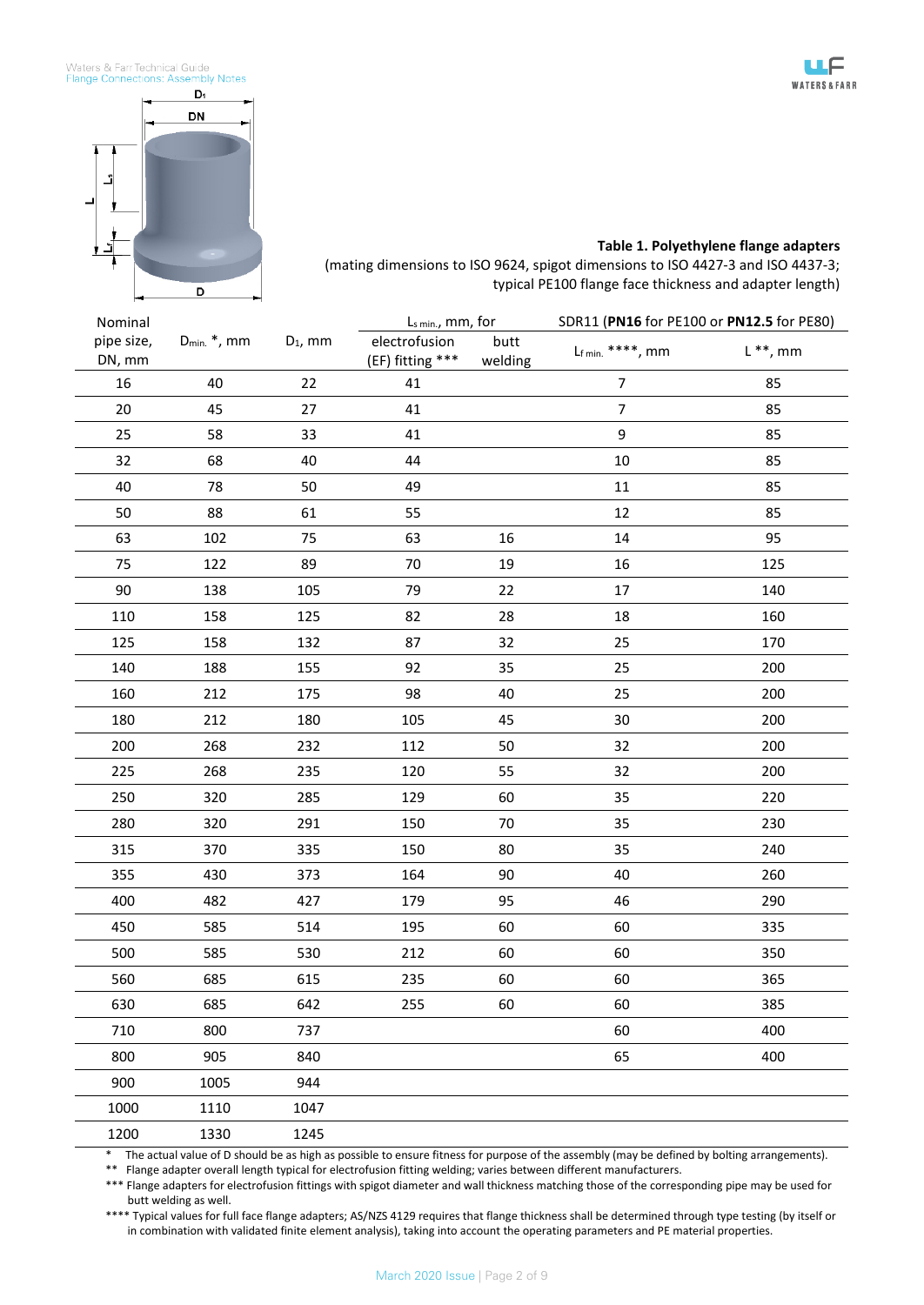

| Table 2. Plate steel backing flanges to AS2129, Table D    |  |
|------------------------------------------------------------|--|
| (Pressure rating at temperatures -50°C to +100°C: 700 kPa) |  |

| Nominal pipe<br>OD, mm | Flange size *,<br>mm | D,<br>mm | ID $**$ , mm | $T,$ mm          | PCD, mm | Bolt hole number<br>and diameter, mm | Bolt size |
|------------------------|----------------------|----------|--------------|------------------|---------|--------------------------------------|-----------|
| 20                     | 15                   | 95       | 28           | $\boldsymbol{6}$ | 67      | $4 \times 14$                        | M12       |
| 25                     | 20                   | 100      | 34           | 6                | 73      | $4 \times 14$                        | M12       |
| 32                     | 25                   | 115      | 42           | $\overline{7}$   | 83      | $4 \times 14$                        | M12       |
| 40                     | 32                   | 120      | 51           | 8                | 87      | $4 \times 14$                        | M12       |
| 50                     | 40                   | 135      | 62           | 9                | 98      | $4 \times 14$                        | M12       |
| 63                     | 50                   | 150      | 78           | 10               | 114     | $4 \times 18$                        | M16       |
| 75                     | 65                   | 165      | 92           | 10               | 127     | $4 \times 18$                        | M16       |
| 90                     | 80                   | 185      | 108          | 10               | 146     | $4 \times 18$                        | M16       |
| 110                    | 100                  | 215      | 128          | 10               | 178     | $4 \times 18$                        | M16       |
| 125                    | 100                  | 215      | 135          | 10               | 178     | $4 \times 18$                        | M16       |
| 125                    | 125                  | 255      | 158          | 13               | 210     | $8\times18$                          | M16       |
| 140                    | 125                  | 255      | 158          | 13               | 210     | $8\times18$                          | M16       |
| 160                    | 150                  | 280      | 178          | 13               | 235     | $8\times18$                          | M16       |
| 180                    | 150                  | 280      | 188          | 13               | 235     | $8\times18$                          | M16       |
| 200                    | 200                  | 335      | 235          | 13               | 292     | $8\times18$                          | M16       |
| 225                    | 200                  | 335      | 238          | 13               | 292     | $8\times18$                          | M16       |
| 250                    | 250                  | 405      | 288          | 16               | 356     | $8\times22$                          | M20       |
| 280                    | 250                  | 405      | 294          | 16               | 356     | $8\times22$                          | M20       |
| 315                    | 300                  | 455      | 338          | 19               | 406     | 12×22                                | M20       |
| 355                    | 350                  | 525      | 376          | 22               | 470     | $12\times26$                         | M24       |
| 400                    | 400                  | 580      | 430          | 22               | 521     | $12\times26$                         | M24       |
| 450                    | 450                  | 640      | 470          | 25               | 584     | $12\times26$                         | M24       |
| 500                    | 500                  | 705      | 533          | 29               | 641     | 16×26                                | M24       |
| 560                    | 550                  | 760      | 618          | 29               | 699     | 16×30                                | M27       |
| 630                    | 600                  | 825      | 645          | 32               | 756     | 16×30                                | M27       |
| 710                    | 700                  | 910      | 740          | 35               | 845     | 20×30                                | M27       |
| 800                    | 800                  | 1060     | 843          | 41               | 984     | 20×36                                | M33       |
| 900                    | 900                  | 1175     | 947          | 48               | 1092    | 24×36                                | M33       |
| 1000                   | 1000                 | 1255     | 1050         | 51               | 1175    | 24×36                                | M33       |
| 1200                   | 1200                 | 1490     | 1260         | 60               | 1410    | 32×36                                | M33       |

 \* Based on AS/NZS 4129:2020, Table G1 \*\* Based on ISO 9624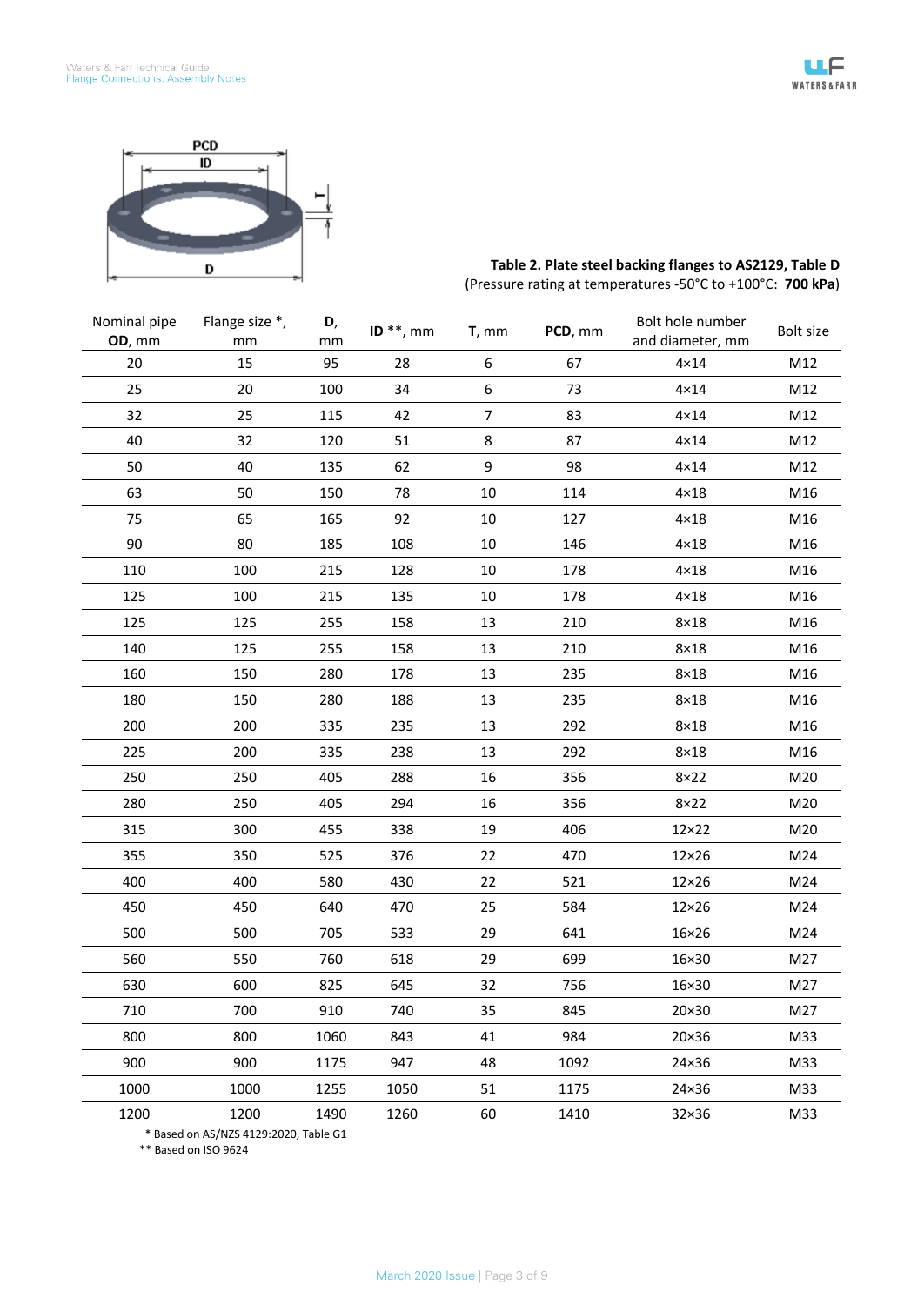

# **Table 3. Plate steel backing flanges to AS2129, Table E** (Pressure rating at temperatures -50°C to +100°C: **1400 kPa**)

| Nominal pipe<br>OD, mm | Flange size *,<br>mm | $D,$ mm | ID $**$ , mm | $T,$ mm | PCD, mm | Bolt hole number<br>and diameter, mm | Bolt size |
|------------------------|----------------------|---------|--------------|---------|---------|--------------------------------------|-----------|
| 20                     | 15                   | 95      | 28           | 6       | 67      | $4 \times 14$                        | M12       |
| 25                     | 20                   | 100     | 34           | 6       | 73      | $4 \times 14$                        | M12       |
| 32                     | 25                   | 115     | 42           | 7       | 83      | $4 \times 14$                        | M12       |
| 40                     | 32                   | 120     | 51           | 8       | 87      | $4 \times 14$                        | M12       |
| 50                     | 40                   | 135     | 62           | 9       | 98      | $4 \times 14$                        | M12       |
| 63                     | 50                   | 150     | 78           | $10\,$  | 114     | $4 \times 18$                        | M16       |
| 75                     | 65                   | 165     | 92           | 10      | 127     | $4\times18$                          | M16       |
| 90                     | 80                   | 185     | 108          | 11      | 146     | $4 \times 18$                        | M16       |
| 110                    | 100                  | 215     | 128          | 13      | 178     | $8\times18$                          | M16       |
| 125                    | 100                  | 215     | 135          | 13      | 178     | $8\times18$                          | M16       |
| 125                    | 125                  | 255     | 158          | 14      | 210     | $8\times18$                          | M16       |
| 140                    | 125                  | 255     | 158          | 14      | 210     | $8\times18$                          | M16       |
| 160                    | 150                  | 280     | 178          | 17      | 235     | $8\times22$                          | M20       |
| 180                    | 150                  | 280     | 188          | 17      | 235     | $8\times22$                          | M20       |
| 200                    | 200                  | 335     | 235          | 19      | 292     | $8\times22$                          | M20       |
| 225                    | 200                  | 335     | 238          | 19      | 292     | $8\times22$                          | M20       |
| 250                    | 250                  | 405     | 288          | 22      | 356     | $12\times22$                         | M20       |
| 280                    | 250                  | 405     | 294          | 22      | 356     | $12\times22$                         | M20       |
| 315                    | 300                  | 455     | 338          | 25      | 406     | $12\times26$                         | M24       |
| 355                    | 350                  | 525     | 376          | 29      | 470     | $12\times26$                         | M24       |
| 400                    | 400                  | 580     | 430          | 32      | 521     | $12\times26$                         | M24       |
| 450                    | 450                  | 640     | 470          | 35      | 584     | $16\times26$                         | M24       |
| 500                    | 500                  | 705     | 533          | 38      | 641     | 16×26                                | M24       |
| 560                    | 550                  | 760     | 618          | 44      | 699     | 16×30                                | M27       |
| 630                    | 600                  | 825     | 645          | 48      | 756     | $16 \times 33$                       | M30       |
| 710                    | 700                  | 910     | 740          | 51      | 845     | 20×33                                | M30       |
| 800                    | 800                  | 1060    | 843          | 54      | 984     | 20×36                                | M33       |
| 900                    | 900                  | 1175    | 947          | 64      | 1092    | 24×36                                | M33       |
| 1000                   | 1000                 | 1255    | 1050         | 67      | 1175    | 24×39                                | M36       |
| 1200                   | 1200                 | 1490    | 1260         | 79      | 1410    | 32×39                                | M36       |

\* Based on AS/NZS 4129:2020, Table G1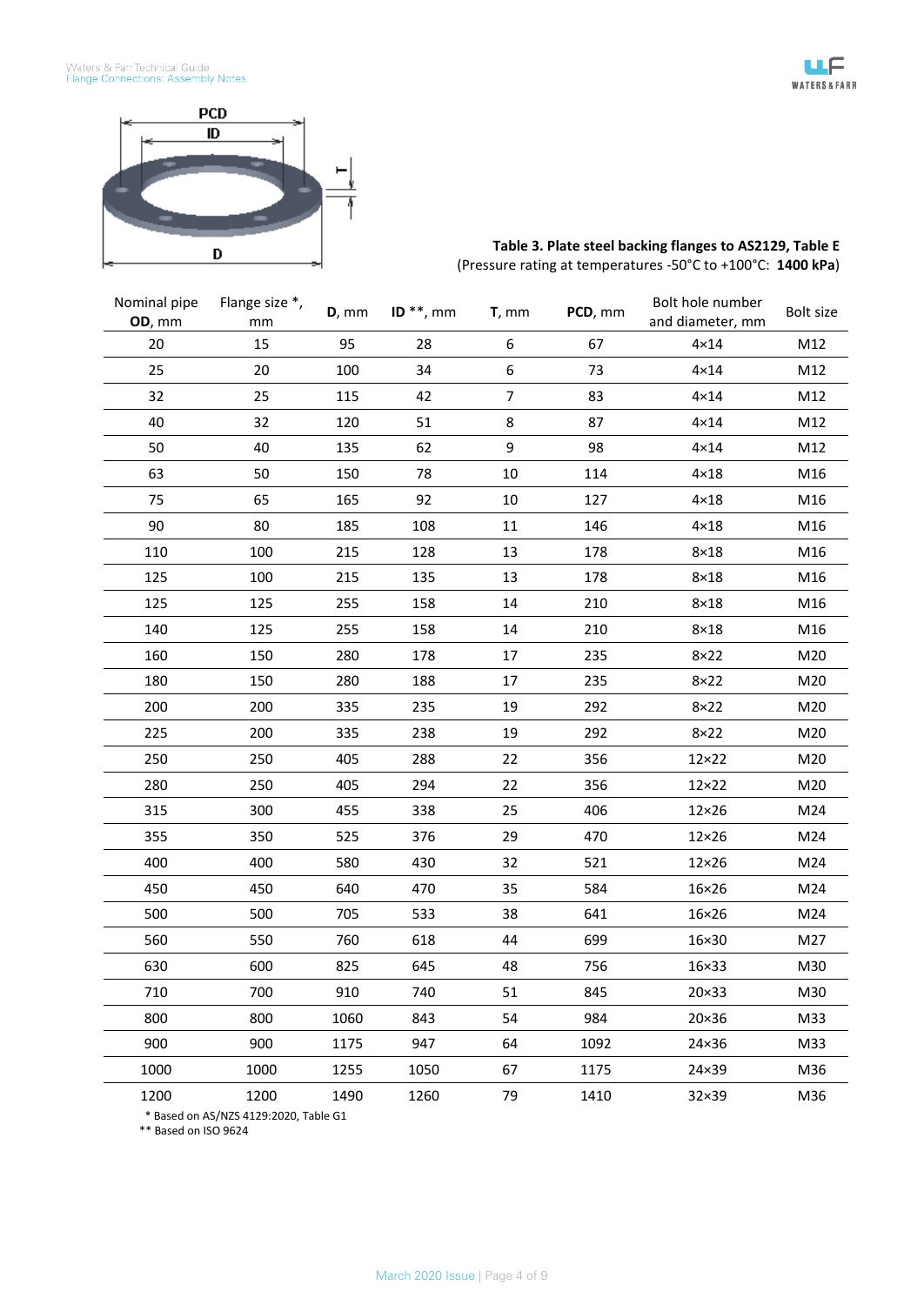



## **Table 4. PN16 Steel backing flanges to AS/NZS 4087, Fig. B7**

| Nominal pipe<br>OD, mm | Flange size *,<br>mm     | $D,$ mm | ID $**$ , mm | $T,$ mm | PCD, mm | Bolt hole number<br>and diameter, mm | Bolt size |
|------------------------|--------------------------|---------|--------------|---------|---------|--------------------------------------|-----------|
| 63                     | 50                       | 150     | 78           | 11      | 114     | $4 \times 18$                        | M16       |
| 75                     | 65                       | 165     | 92           | 11      | 127     | $4 \times 18$                        | M16       |
| 90                     | 80                       | 185     | 108          | 11      | 146     | $4 \times 18$                        | M16       |
| 110                    | 100                      | 215     | 128          | 13      | 178     | $4 \times 18$                        | M16       |
| 125                    |                          |         |              |         |         |                                      |           |
| 160                    | 150                      | 280     | 178          | 13      | 235     | $8\times18$                          | M16       |
| 180                    | $\qquad \qquad -$        |         |              |         |         |                                      |           |
| 200                    | 200                      | 335     | 235          | 19      | 292     | $8\times18$                          | M16       |
| 225                    | 225                      | 370     | 238          | 19      | 324     | $8\times18$                          | M16       |
| 250                    | 250                      | 405     | 288          | 19      | 356     | $8\times22$                          | M20       |
| 280                    | $\overline{\phantom{0}}$ |         |              |         |         |                                      |           |
| 315                    | 300                      | 455     | 338          | 23      | 406     | 12×22                                | M20       |
| 355                    | 350                      | 525     | 376          | 30      | 470     | $12\times26$                         | M24       |
| 400                    | 400                      | 580     | 430          | 30      | 521     | $12\times26$                         | M24       |
| 450                    | 450                      | 640     | 470          | 30      | 584     | $12\times26$                         | M24       |
| 500                    | 500                      | 705     | 533          | 38      | 641     | $16\times26$                         | M24       |
| 560                    | -                        |         |              |         |         |                                      |           |
| 630                    | 600                      | 825     | 645          | 48      | 756     | 16×30                                | M27       |
| 710                    | 700                      | 910     | 740          | 56      | 845     | 20×30                                | M27       |
| 800                    | 800                      | 1060    | 843          | 56      | 984     | 20×36                                | M33       |
| 900                    | 900                      | 1175    | 947          | 66      | 1092    | 24×36                                | M33       |
| 1000                   | 1000                     | 1255    | 1050         | 66      | 1175    | 24×36                                | M33       |
| 1200                   | 1200                     | 1490    | 1260         | 76      | 1410    | 32×36                                | M33       |

\* Based on AS/NZS 4129:2020, Table G1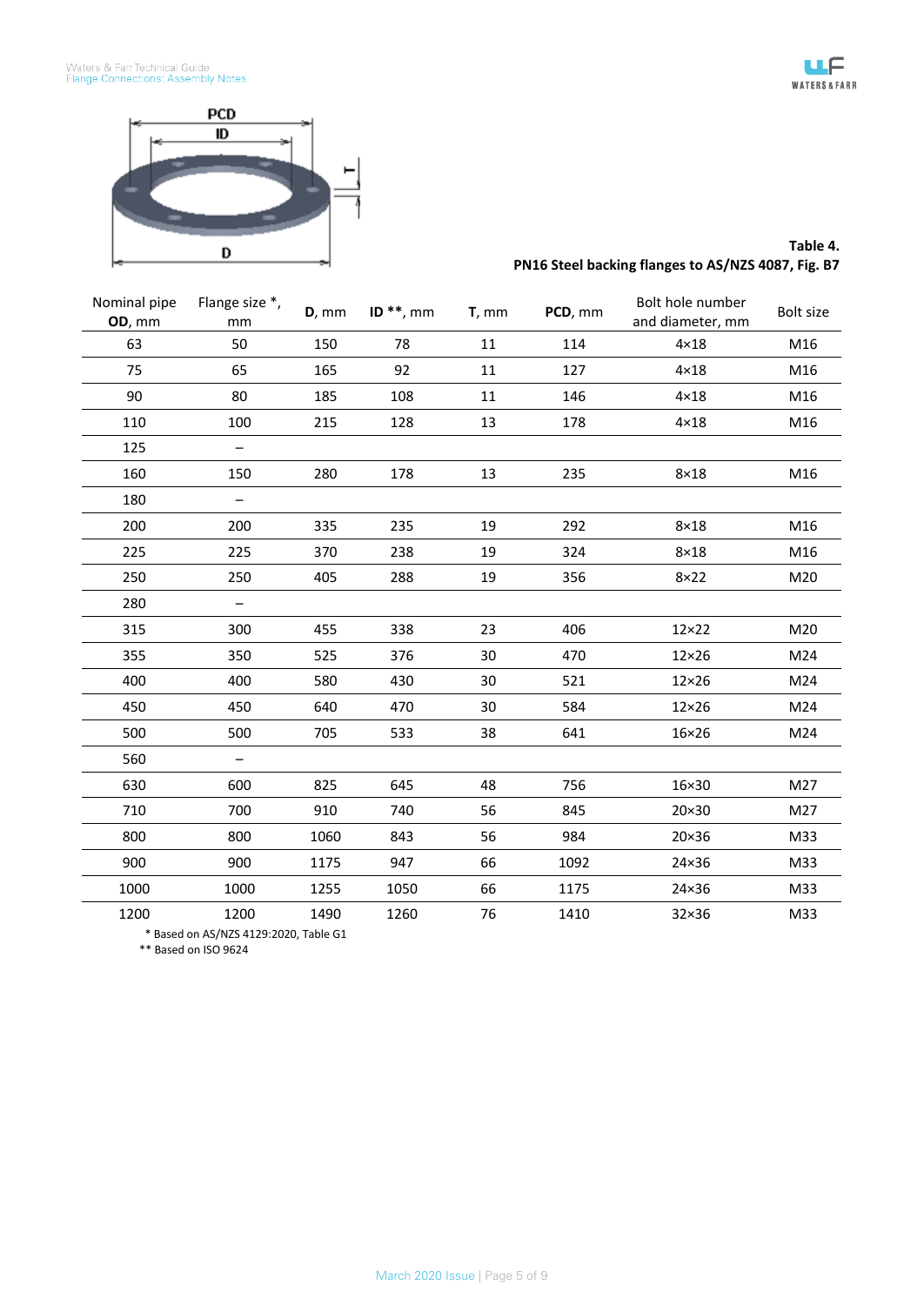

### **Table 5. PN21 Steel backing flanges to AS/NZS 4087, Fig. B8**

| Nominal pipe<br>OD, mm | Flange size *,<br>mm     | $D,$ mm | ID $**$ , mm | $T,$ mm | PCD, mm | Bolt hole number<br>and diameter, mm | Bolt size |
|------------------------|--------------------------|---------|--------------|---------|---------|--------------------------------------|-----------|
| 63                     | 50                       | 165     | 78           | 15      | 127     | $4 \times 18$                        | M16       |
| 75                     | 65                       | 185     | 92           | 15      | 146     | $8\times18$                          | M16       |
| 90                     | 80                       | 205     | 108          | 15      | 165     | $8\times18$                          | M16       |
| 110                    | 100                      | 230     | 128          | 19      | 191     | $8\times18$                          | M16       |
| 125                    |                          |         |              |         |         |                                      |           |
| 160                    | 150                      | 305     | 178          | 24      | 260     | $12\times22$                         | M20       |
| 180                    | $\overline{\phantom{0}}$ |         |              |         |         |                                      |           |
| 200                    | 200                      | 370     | 235          | 24      | 324     | $12\times22$                         | M20       |
| 225                    | 225                      | 405     | 238          | 30      | 356     | $12\times26$                         | M24       |
| 250                    | 250                      | 430     | 288          | 30      | 381     | $12\times26$                         | M24       |
| 280                    | -                        |         |              |         |         |                                      |           |
| 315                    | 300                      | 490     | 338          | 30      | 438     | 16×26                                | M24       |
| 355                    | 350                      | 550     | 376          | 30      | 495     | 16×30                                | M27       |
| 400                    | 400                      | 610     | 430          | 38      | 552     | 20×30                                | M27       |
| 450                    | 450                      | 675     | 470          | 38      | 610     | 20×33                                | M30       |
| 500                    | 500                      | 735     | 533          | 48      | 673     | 24×33                                | M30       |
| 560                    | —                        |         |              |         |         |                                      |           |
| 630                    | 600                      | 850     | 645          | 58      | 781     | 24×36                                | M33       |
| 710                    | 700                      | 935     | 740          | 58      | 857     | 24×36                                | M33       |
| 800                    | 800                      | 1060    | 843          | 68      | 984     | 28×36                                | M33       |
| 900                    | 900                      | 1185    | 947          | 68      | 1105    | 32×39                                | M36       |
| 1000                   | 1000                     | 1275    | 1050         | 78      | 1194    | 36×39                                | M36       |
| 1200                   | 1200                     | 1530    | 1260         | 88      | 1441    | 40×42                                | M39       |

\* Based on AS/NZS 4129:2020, Table G1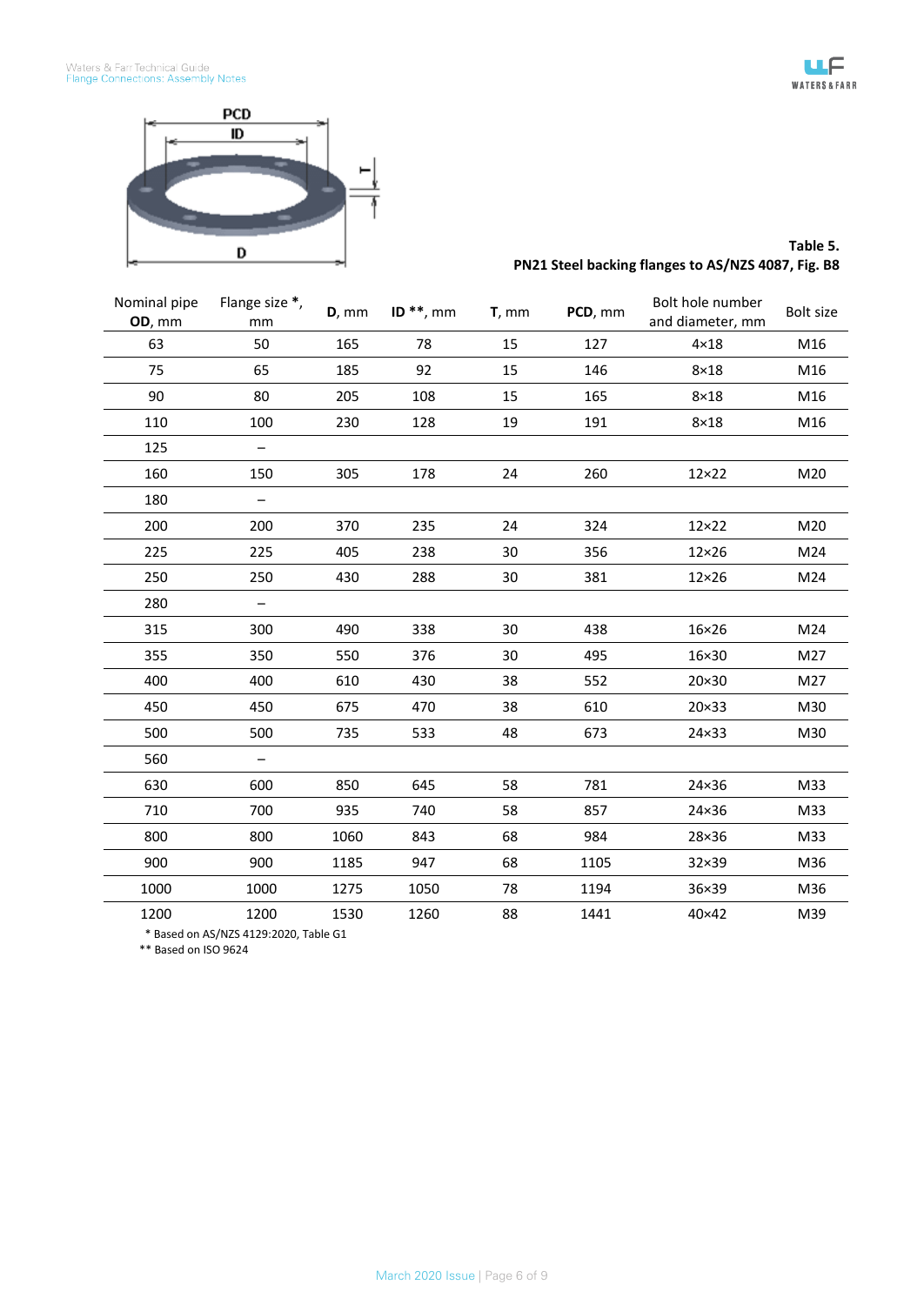



# **Table 6. PN10 Steel backing flanges to AS/NZS 4331.1, Table 10**

| Nominal pipe<br>OD, mm | Flange size *,<br>mm | $D,$ mm | ID $**$ , mm | $T,$ mm | PCD, mm | Bolt hole number<br>and diameter, mm | Bolt size |
|------------------------|----------------------|---------|--------------|---------|---------|--------------------------------------|-----------|
| 200                    | 200                  | 340     | 235          | 24      | 295     | $8\times22$                          | M20       |
| 225                    | 200                  | 340     | 238          | 24      | 295     | $8\times22$                          | M20       |
| 250                    | 250                  | 395     | 288          | 26      | 350     | $12\times22$                         | M20       |
| 280                    | 250                  | 395     | 294          | 26      | 350     | $12\times22$                         | M20       |
| 315                    | 300                  | 445     | 338          | 28      | 400     | $12\times22$                         | M20       |
| 355                    | 350                  | 505     | 376          | 30      | 460     | 16×22                                | M20       |
| 400                    | 400                  | 565     | 430          | 32      | 515     | $16\times26$                         | M24       |
| 450                    | 450                  | 615     | 470          | 35      | 565     | $20\times26$                         | M24       |
| 450                    | 500                  | 670     | 517          | 38      | 620     | $20\times26$                         | M24       |
| 500                    | 500                  | 670     | 533          | 38      | 620     | $20\times26$                         | M24       |
| 560                    | 600                  | 780     | 618          | 42      | 725     | 20×29.5                              | M27       |
| 630                    | 600                  | 780     | 645          | 42      | 725     | 20×29.5                              | M27       |
| 710                    | 700                  | 895     | 740          |         | 840     | 24×29.5                              | M27       |
| 800                    | 800                  | 1015    | 843          |         | 950     | 24×32.5                              | M30       |
| 900                    | 900                  | 1115    | 947          |         | 1050    | 28×32.5                              | M30       |
| 1000                   | 1000                 | 1230    | 1050         |         | 1160    | 28×35.5                              | M33       |
| 1200                   | 1200                 | 1455    | 1260         |         | 1380    | 32×39                                | M36       |

\* Based on AS/NZS 4129:2020, Table G1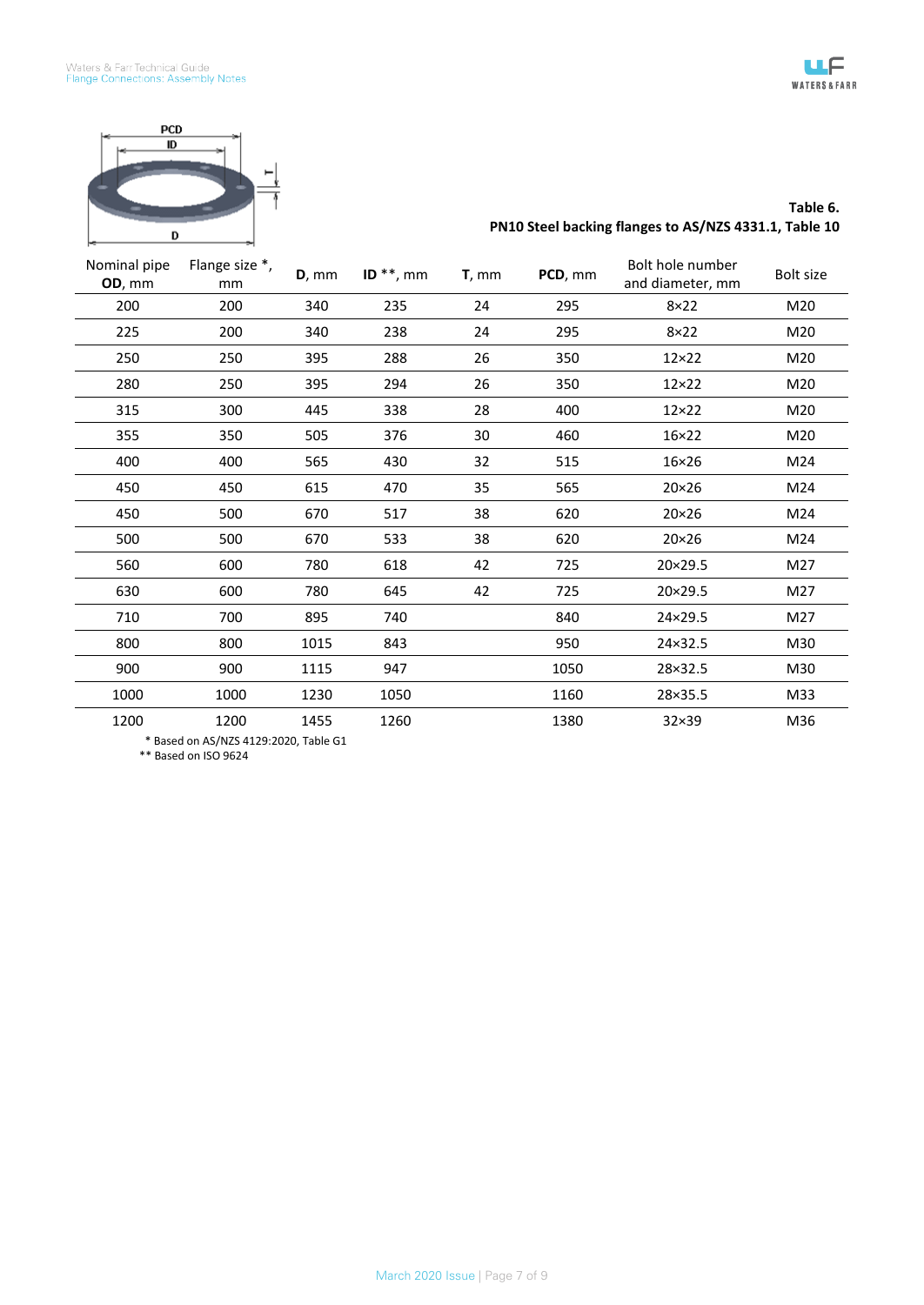



#### **Table 7. PN16 Steel backing flanges to AS/NZS 4331.1, Table 11**

| Nominal pipe<br>OD, mm | Flange size *,<br>mm | $D,$ mm | ID $**$ , mm | $T,$ mm | PCD, mm | Bolt hole number<br>and diameter, mm | Bolt size |
|------------------------|----------------------|---------|--------------|---------|---------|--------------------------------------|-----------|
| 75                     | 65                   | 185     | 92           | 20      | 145     | $8\times18$                          | M16       |
| 90                     | 80                   | 200     | 108          | 20      | 160     | $8\times18$                          | M16       |
| 110                    | 100                  | 220     | 128          | 22      | 180     | $8\times18$                          | M16       |
| 125                    | 100                  | 220     | 135          | 22      | 180     | $8\times18$                          | M16       |
| 140                    | 125                  | 250     | 158          | 22      | 210     | $8\times18$                          | M16       |
| 160                    | 150                  | 285     | 178          | 24      | 240     | $8\times22$                          | M20       |
| 180                    | 150                  | 285     | 188          | 24      | 240     | $8\times22$                          | M20       |
| 200                    | 200                  | 340     | 235          | 26      | 295     | $12\times22$                         | M20       |
| 225                    | 200                  | 340     | 238          | 26      | 295     | $12\times22$                         | M20       |
| 250                    | 250                  | 405     | 288          | 28      | 355     | $12\times26$                         | M24       |
| 280                    | 250                  | 405     | 294          | 28      | 355     | $12\times26$                         | M24       |
| 315                    | 300                  | 460     | 338          | 32      | 410     | $12\times26$                         | M24       |
| 355                    | 350                  | 520     | 376          | 35      | 470     | $16\times26$                         | M24       |
| 400                    | 400                  | 580     | 430          | 38      | 525     | 16×29.5                              | M27       |
| 450                    | 450                  | 640     | 470          | 42      | 585     | 20×29.5                              | M27       |
| 500                    | 500                  | 715     | 533          | 46      | 650     | 20×32.5                              | M30       |
| 560                    | 600                  | 840     | 618          | 52      | 770     | 20×35.5                              | M33       |
| 630                    | 600                  | 840     | 645          | 52      | 770     | 20×35.5                              | M33       |
| 710                    | 700                  | 910     | 740          | 60      | 840     | 24×35.5                              | M33       |
| 800                    | 800                  | 1025    | 843          | 68      | 950     | 24×39                                | M36       |
| 900                    | 900                  | 1125    | 947          | 76      | 1050    | 28×39                                | M36       |
| 1000                   | 1000                 | 1255    | 1050         | 84      | 1170    | 28×42                                | M39       |
| 1200                   | 1200                 | 1485    | 1260         | 98      | 1390    | 32×48                                | M45       |

\* Based on AS/NZS 4129:2020, Table G1

\*\* Based on ISO 9624

## **Table 8. Steel backing flanges for hydrant connections (PN16)**

| Nominal pipe<br>OD. mm | Flange<br>size. mm | $D.$ mm | $ID^*$<br>mm | mm. | PCD, mm | Bolt hole number<br>and diameter, mm | <b>Bolt size</b> |
|------------------------|--------------------|---------|--------------|-----|---------|--------------------------------------|------------------|
| 90                     | 80 HYD             | 203     | 108          | 19  | 165     | $4\times18$                          | M16              |